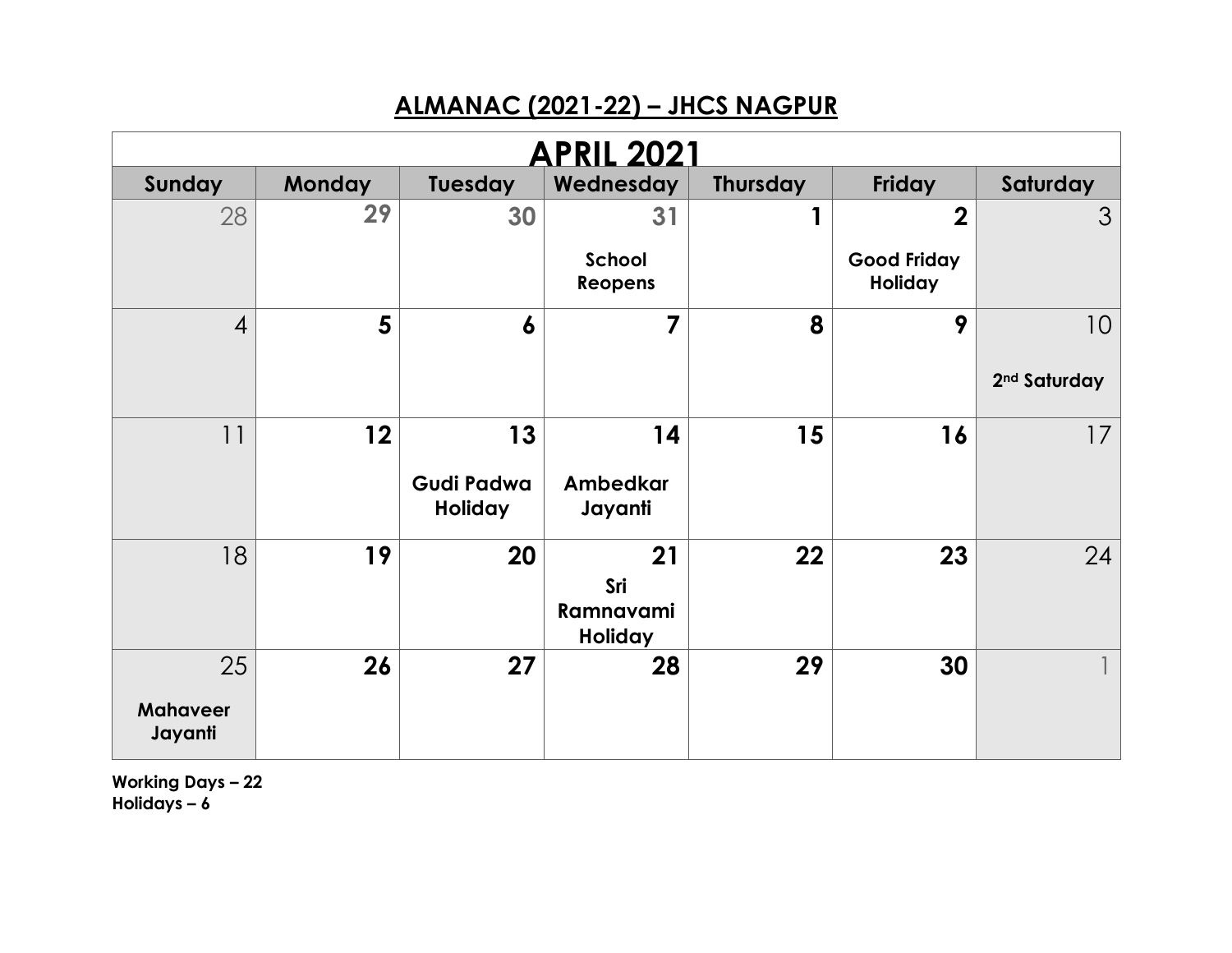| <b>MAY 2021</b> |              |            |                |                  |                               |                                     |  |  |
|-----------------|--------------|------------|----------------|------------------|-------------------------------|-------------------------------------|--|--|
| Sunday          | Monday       | Tuesday    | Wednesday      | <b>Thursday</b>  | Friday                        | Saturday                            |  |  |
| 25              | 26           | 27         | 28             | 29               | 30                            |                                     |  |  |
| $\overline{2}$  | $\mathbf{3}$ | 4          | 5              | $\boldsymbol{6}$ | $\overline{7}$                | 8                                   |  |  |
|                 | <b>FTP</b>   | <b>FTP</b> | <b>FTP</b>     |                  |                               | 2 <sup>nd</sup> Saturday<br>Holiday |  |  |
| 9               | 10           | 11         | 12             | 13               | 14                            | 15                                  |  |  |
|                 |              |            |                |                  | <b>Eid Ul Fitr</b><br>Holiday |                                     |  |  |
| 16              | 17           | 18         | 19             | 20               | 21                            | 22                                  |  |  |
|                 |              |            |                |                  |                               | 4 <sup>th</sup> Saturday<br>Holiday |  |  |
| 23              | 24           | 25         | 26             | 27               | 28                            | 29                                  |  |  |
| 30              | 31           | 1          | $\overline{2}$ | $\mathbf{3}$     | $\overline{\mathbf{4}}$       | 5                                   |  |  |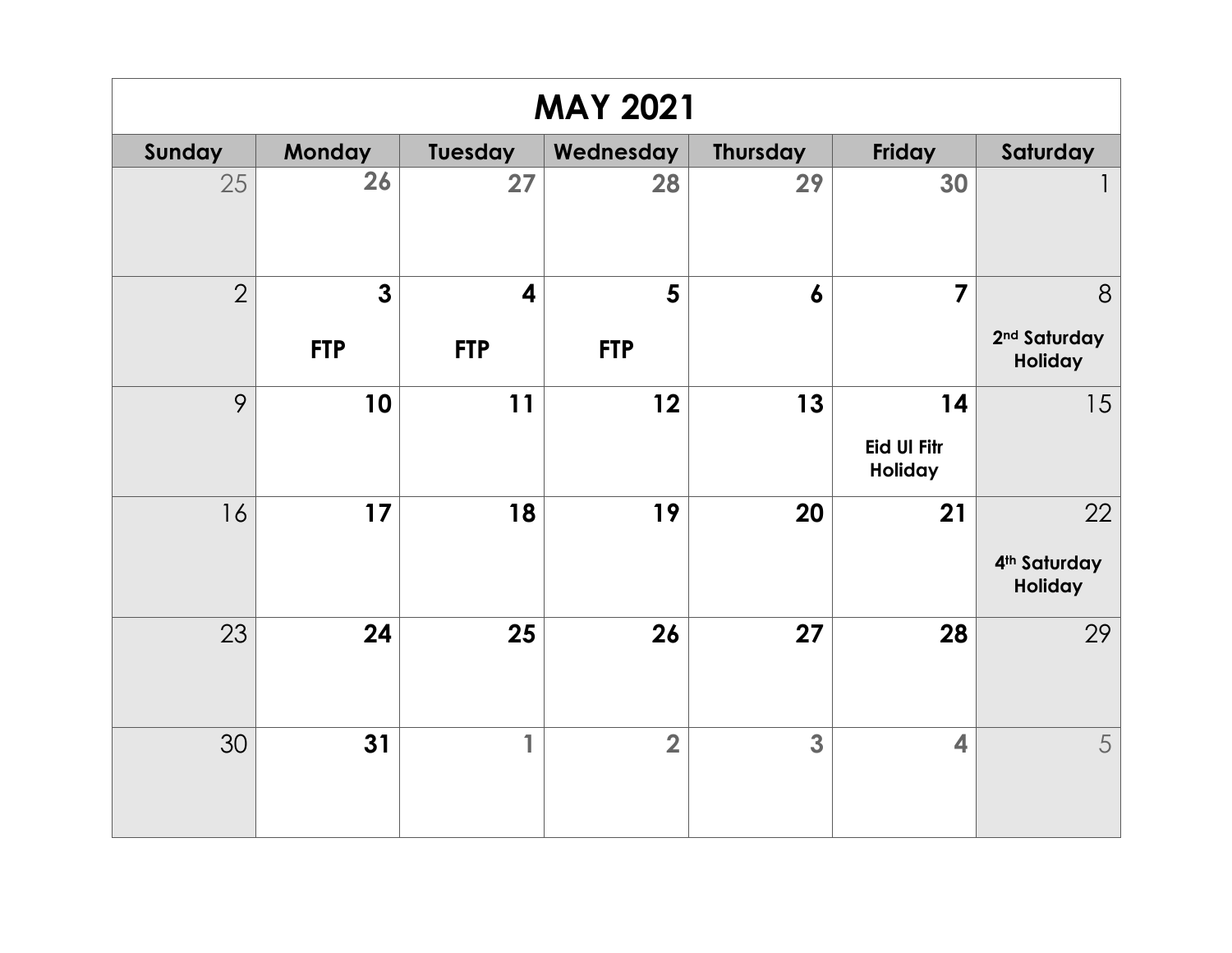| <b>JUNE 2021</b> |                                           |                |                |                 |                                           |                                           |  |  |
|------------------|-------------------------------------------|----------------|----------------|-----------------|-------------------------------------------|-------------------------------------------|--|--|
| Sunday           | <b>Monday</b>                             | <b>Tuesday</b> | Wednesday      | <b>Thursday</b> | Friday                                    | Saturday                                  |  |  |
| 30               | 31                                        | 1              | $\overline{2}$ | $\overline{3}$  | $\overline{\mathbf{4}}$                   | 5                                         |  |  |
|                  |                                           | <b>FTP</b>     | <b>FTP</b>     | <b>FTP</b>      | <b>FTP</b>                                |                                           |  |  |
| 6                | $\overline{7}$<br>School<br>Reopens       | 8              | 9              | 10              | 11                                        | 12<br><b>Parent</b><br><b>Orientation</b> |  |  |
| 13               | 14                                        | 15             | 16             | 17              | 18                                        | 19                                        |  |  |
| 20               | 21<br><b>Grade XI</b><br><b>Commences</b> | 22             | 23             | 24              | 25<br><b>Apex Body</b><br><b>Election</b> | 26<br>4 <sup>th</sup> Saturday<br>Holiday |  |  |
| 27               | 28                                        | 29             | 30             | 1               | $\overline{2}$                            | 3                                         |  |  |

**Working Days – 19 Holidays – 7 +4**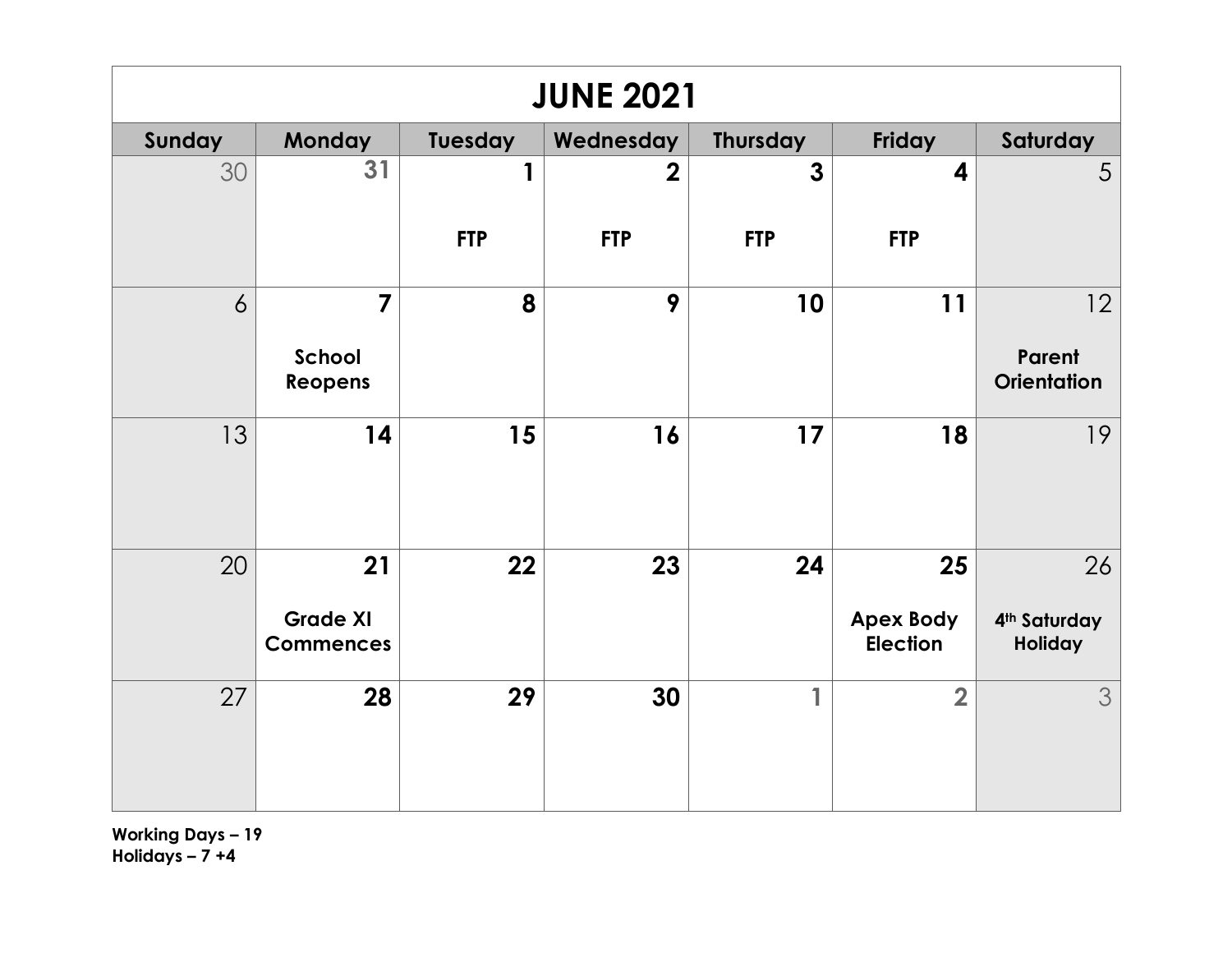| <b>JULY 2021</b> |                  |                  |                                                             |                  |                         |                                           |  |  |
|------------------|------------------|------------------|-------------------------------------------------------------|------------------|-------------------------|-------------------------------------------|--|--|
| Sunday           | <b>Monday</b>    | <b>Tuesday</b>   | Wednesday                                                   | Thursday         | Friday                  | Saturday                                  |  |  |
| 27               | 28               | 29               | 30                                                          | 1                | $\overline{\mathbf{2}}$ | 3<br>Investiture<br>Ceremony              |  |  |
| $\overline{4}$   | $5\phantom{1}$   | $\boldsymbol{6}$ | $\overline{7}$<br><b>Founders Day</b><br><b>Celebration</b> | 8                | 9                       | 10<br>PTM <sub>1</sub>                    |  |  |
| 11               | 12<br><b>PA1</b> | 13<br><b>PA1</b> | 14<br><b>PA1</b>                                            | 15<br><b>PA1</b> | 16<br><b>PA1</b>        | 17<br><b>PA1</b>                          |  |  |
| 18               | 19               | 20               | 21<br><b>Bakrid</b><br>Holiday                              | 22               | 23                      | 24<br>4 <sup>th</sup> Saturday<br>Holiday |  |  |
| 25               | 26               | 27               | 28                                                          | 29               | 30                      | 31                                        |  |  |

**Working Days – 23+2 Holidays – 3+4**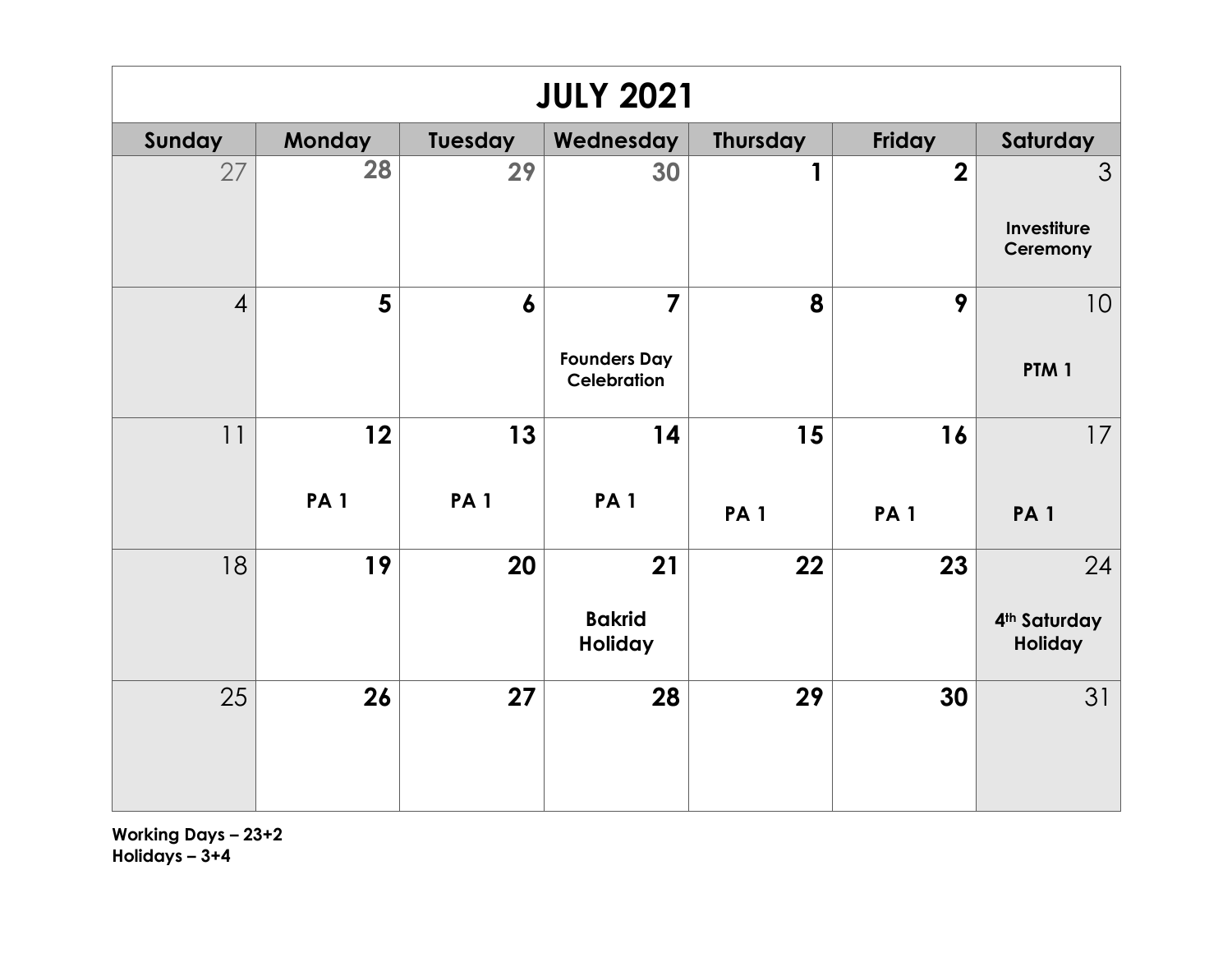| <b>AUGUST 2021</b>        |                  |                              |            |                          |                  |                                            |  |  |
|---------------------------|------------------|------------------------------|------------|--------------------------|------------------|--------------------------------------------|--|--|
| Sunday                    | Monday           | <b>Tuesday</b>               | Wednesday  | <b>Thursday</b>          | Friday           | Saturday                                   |  |  |
| 1                         | $\overline{2}$   | $\overline{3}$               | 4          | 5                        | $\boldsymbol{6}$ | $\overline{7}$                             |  |  |
| 8                         | 9                | 10                           | 11         | 12                       | 13               | 14<br>PTM <sub>2</sub>                     |  |  |
| 15<br>Independence<br>Day | 16               | 17                           | 18         | 19<br>Moharam<br>Holiday | 20               | 21                                         |  |  |
| 22                        | 23               | 24                           | 25         | 26                       | 27               | 28                                         |  |  |
| Raksha<br><b>Bandhan</b>  | <b>PA2</b>       | <b>PA2</b>                   | <b>PA2</b> | <b>PA2</b>               | <b>PA2</b>       | 4 <sup>th</sup> Saturday<br><b>Holiday</b> |  |  |
| 29                        | 30<br><b>PA2</b> | 31<br>Janmasthami<br>Holiday | 1          | $\overline{2}$           | 3                | $\overline{4}$                             |  |  |

**Working Days – 22+2 Holidays – 3+4**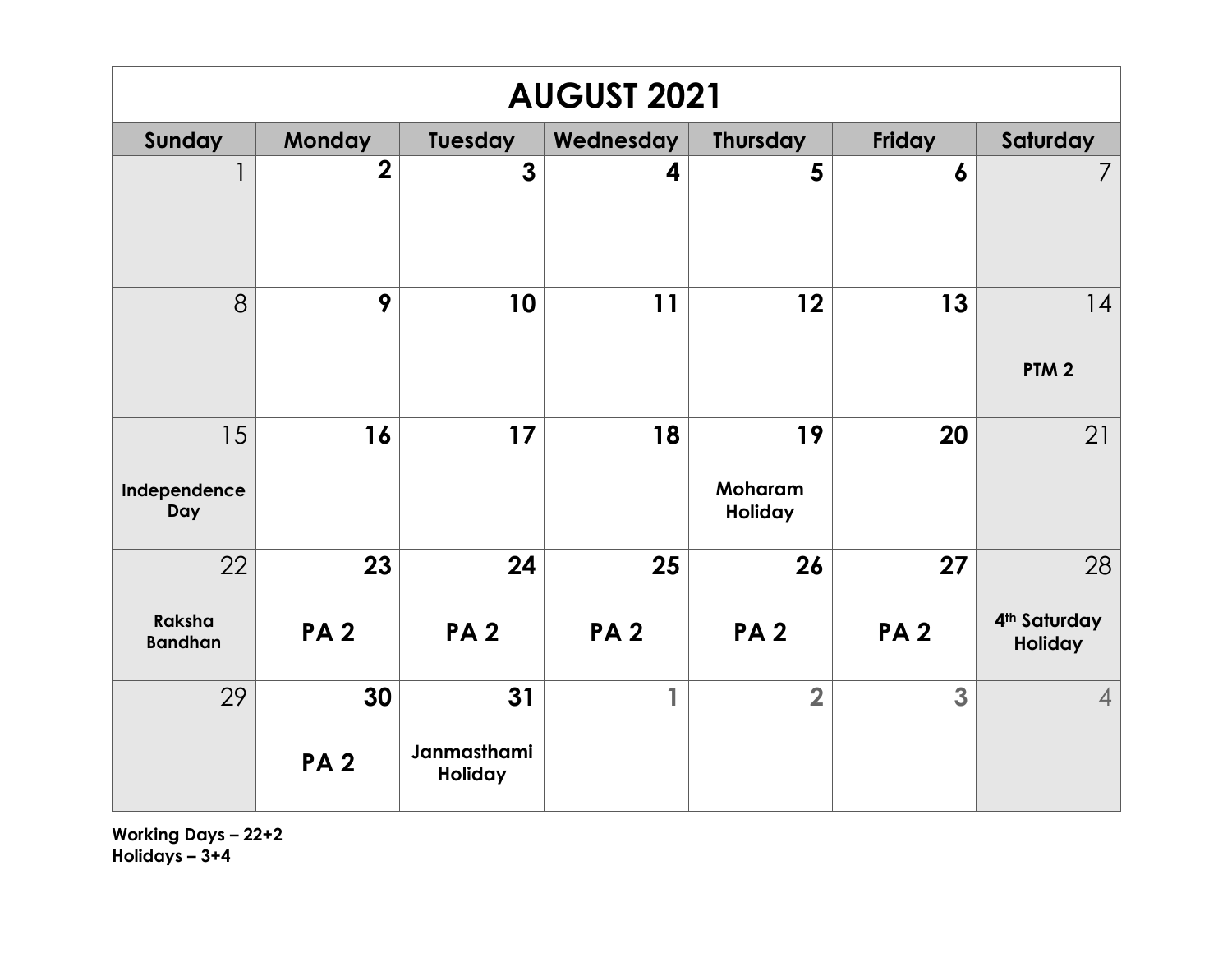| <b>SEPTEMBER 2021</b> |                                       |                                |                  |                 |                                      |                                           |  |  |
|-----------------------|---------------------------------------|--------------------------------|------------------|-----------------|--------------------------------------|-------------------------------------------|--|--|
| Sunday                | <b>Monday</b>                         | <b>Tuesday</b>                 | Wednesday        | <b>Thursday</b> | Friday                               | Saturday                                  |  |  |
| 29                    | 30                                    | 31                             | 1                | $\overline{2}$  | $\mathbf{3}$                         | $\overline{4}$                            |  |  |
| 5                     | $\boldsymbol{6}$                      | $\overline{7}$<br>Pola Holiday | 8                | 9               | 10<br>Ganesh<br>Chaturthi<br>Holiday | 11                                        |  |  |
| 12<br>Gauri Puja      | 13<br>Course<br>Completion<br>for TA1 | 14                             | 15               | 16              | 17                                   | 18                                        |  |  |
| 19                    | 20                                    | 21                             | 22               | 23              | 24                                   | 25<br>4 <sup>th</sup> Saturday<br>Holiday |  |  |
| 26                    | 27<br>TA <sub>1</sub>                 | 28                             | 29<br><b>TA1</b> | 30              | 1                                    | $\overline{2}$                            |  |  |

**Working Days – 23 Holidays – 4+4**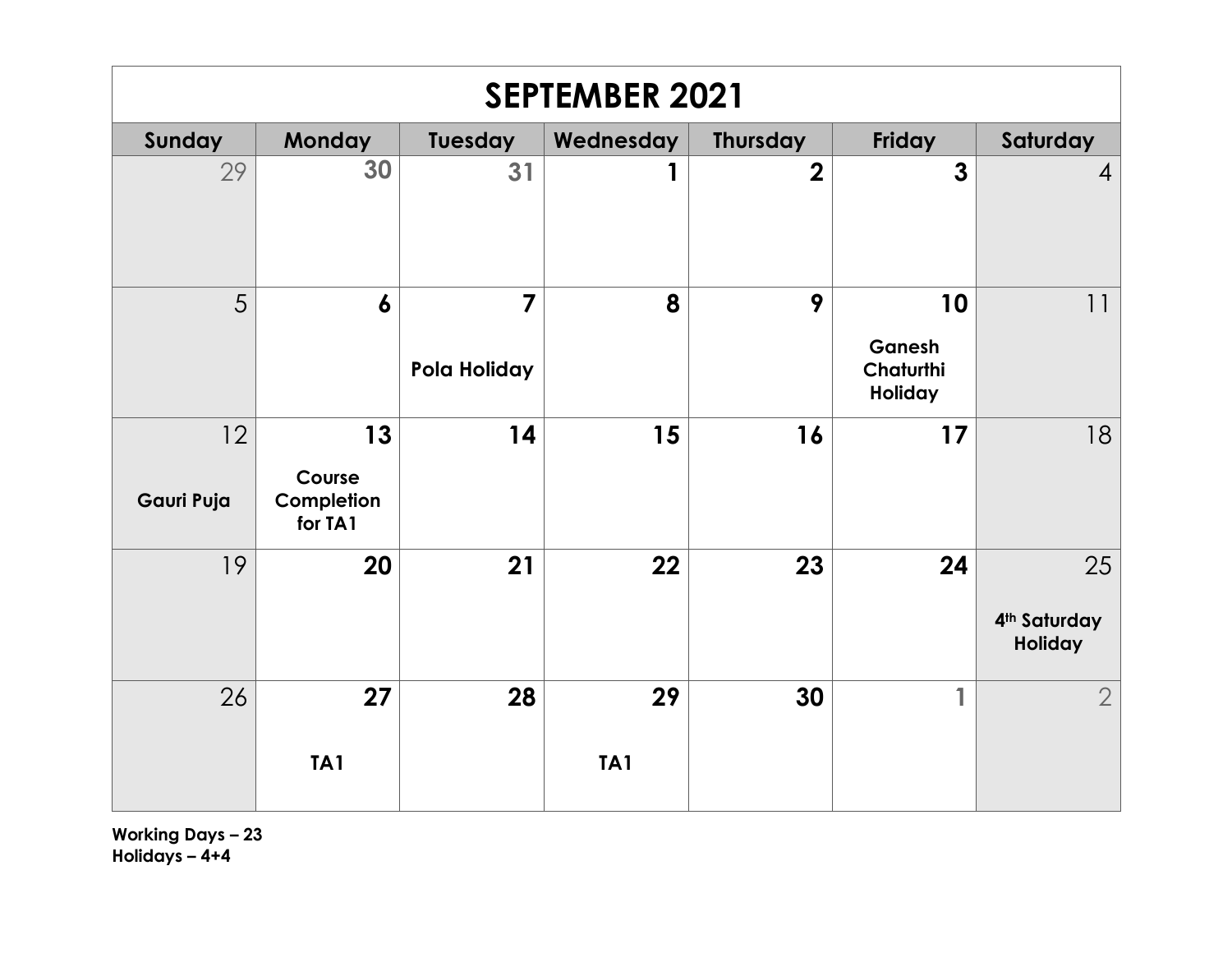| <b>OCTOBER 2021</b> |               |                                        |                 |                            |                            |                                                |  |  |  |
|---------------------|---------------|----------------------------------------|-----------------|----------------------------|----------------------------|------------------------------------------------|--|--|--|
| Sunday              | <b>Monday</b> | <b>Tuesday</b>                         | Wednesday       | <b>Thursday</b>            | <b>Friday</b>              | Saturday                                       |  |  |  |
| 26                  | 27            | 28                                     | 29              | 30                         | 1<br>TA <sub>1</sub>       | $\overline{2}$<br>Gandhi<br>Jayanti<br>Holiday |  |  |  |
| 3                   | 4             | 5                                      | 6               | $\overline{\mathbf{z}}$    | 8                          | 9                                              |  |  |  |
|                     | TA1           |                                        | TA <sub>1</sub> |                            | TA <sub>1</sub>            |                                                |  |  |  |
| 10                  | 11            | 12                                     | 13              | 14                         | 15                         | 16                                             |  |  |  |
|                     |               |                                        |                 | <b>Dusherra</b><br>Holiday | <b>Dusherra</b><br>Holiday |                                                |  |  |  |
| 17                  | 18            | 19                                     | 20              | 21                         | 22                         | 23                                             |  |  |  |
|                     |               | <b>Milad Un Nabi</b><br><b>Holiday</b> |                 |                            |                            | 4 <sup>th</sup> Saturday<br>Holiday            |  |  |  |
| 24                  | 25            | 26                                     | 27              | 28                         | 29                         | 30                                             |  |  |  |
|                     |               |                                        |                 |                            |                            | PTM <sub>3</sub>                               |  |  |  |
| 31                  | 1             | $\overline{2}$                         | 3               | $\overline{\mathbf{4}}$    | 5                          | 6                                              |  |  |  |

**Working Days – 20+1 Holidays – 6+5**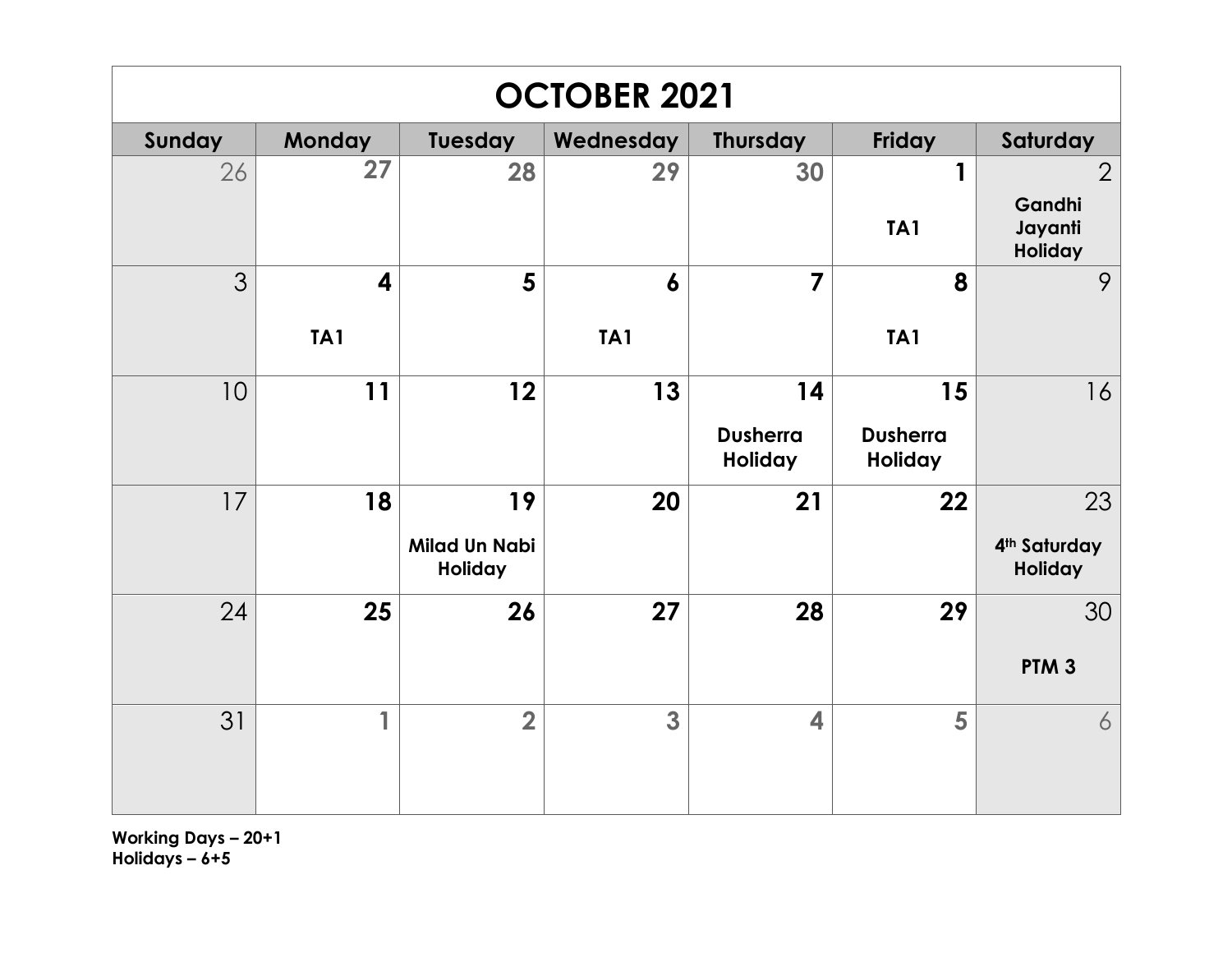| <b>NOVEMBER 2021</b> |                               |                       |                              |                       |                              |                                           |  |  |
|----------------------|-------------------------------|-----------------------|------------------------------|-----------------------|------------------------------|-------------------------------------------|--|--|
| Sunday               | <b>Monday</b>                 | <b>Tuesday</b>        | Wednesday                    | <b>Thursday</b>       | <b>Friday</b>                | Saturday                                  |  |  |
| 31                   | 1                             | $\overline{2}$        | 3                            | 4                     | 5                            | 6                                         |  |  |
|                      | Deepavali<br>Vacation         | Deepavali<br>Vacation | Deepavali<br><b>Vacation</b> | Deepavali<br>Vacation | Deepavali<br><b>Vacation</b> | Deepavali<br><b>Vacation</b>              |  |  |
| $\overline{7}$       | 8<br>School<br><b>Reopens</b> | 9                     | 10                           | 11                    | 12                           | 13<br>Chairman's<br>Championship          |  |  |
| 14                   | 15                            | 16                    | 17                           | 18                    | 19                           | 20<br><b>PA3</b>                          |  |  |
| 21                   | 22<br><b>PA3</b>              | 23<br><b>PA3</b>      | 24<br><b>PA3</b>             | 25<br><b>PA3</b>      | 26<br><b>PA3</b>             | 27<br>4 <sup>th</sup> Saturday<br>Holiday |  |  |
| 28                   | 29                            | 30                    | 1                            | $\overline{2}$        | 3                            | $\overline{4}$                            |  |  |

**Working Days – 18+1 Holidays – 7+4**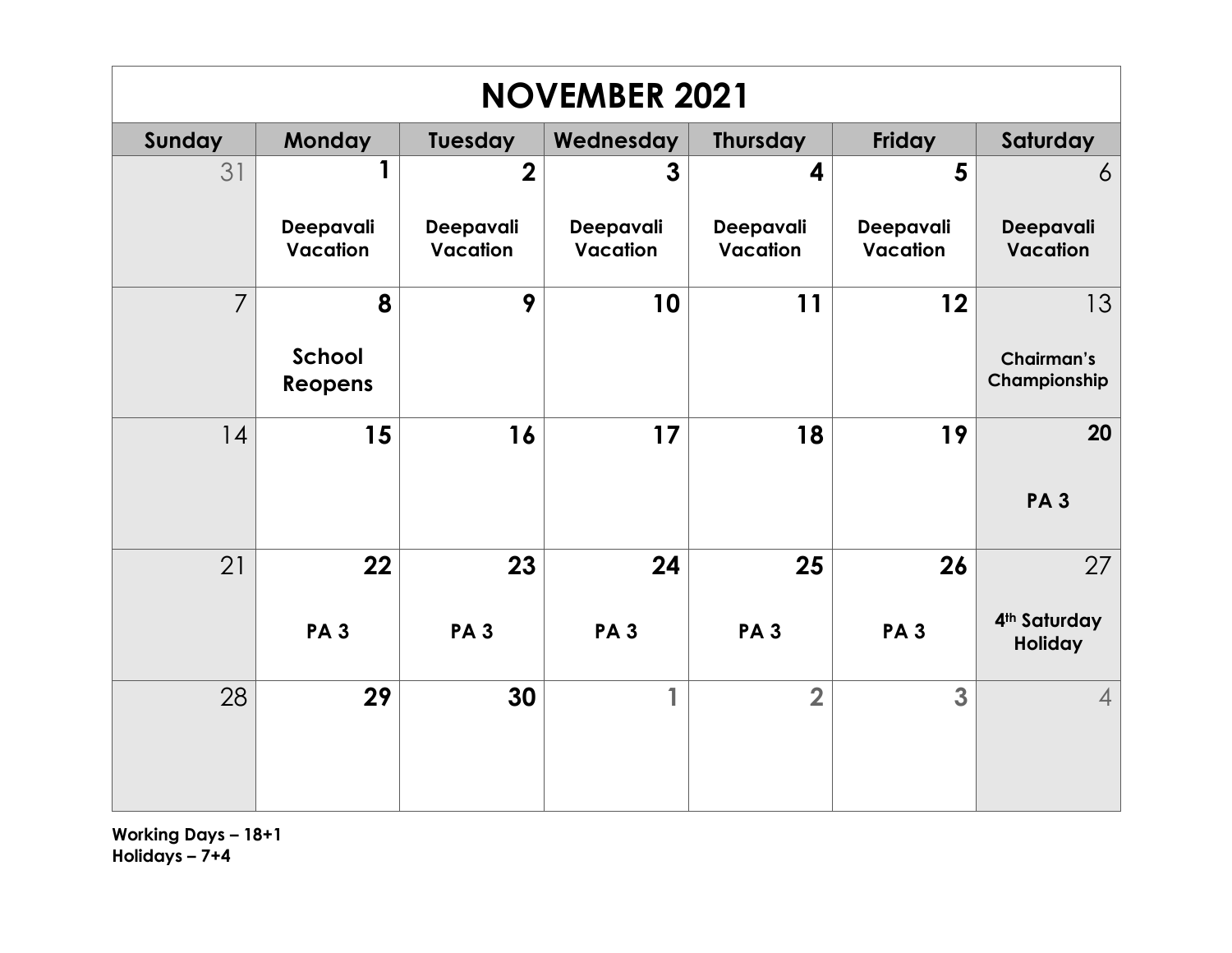| <b>DECEMBER 2021</b>                |                                     |                                     |                                      |                                     |                                        |                                           |  |  |
|-------------------------------------|-------------------------------------|-------------------------------------|--------------------------------------|-------------------------------------|----------------------------------------|-------------------------------------------|--|--|
| Sunday                              | <b>Monday</b>                       | Tuesday                             | Wednesday                            | <b>Thursday</b>                     | <b>Friday</b>                          | Saturday                                  |  |  |
| 28                                  | 29                                  | 30                                  | 1                                    | $\overline{2}$                      | $\mathbf{3}$                           | 4                                         |  |  |
| 5                                   | 6                                   | $\overline{7}$                      | 8                                    | 9                                   | 10                                     | 11                                        |  |  |
| 12                                  | 13                                  | 14                                  | 15<br>Course<br>Completion<br>IX & X | 16                                  | 17                                     | 18                                        |  |  |
| 19                                  | 20                                  | 21                                  | 22                                   | 23                                  | 24<br><b>Annual Day</b><br>of JHCS Ngp | 25<br><b>Christmas</b><br><b>Vacation</b> |  |  |
| 26                                  | 27                                  | 28                                  | 29                                   | 30                                  | 31                                     |                                           |  |  |
| <b>Christmas</b><br><b>Vacation</b> | <b>Christmas</b><br><b>Vacation</b> | <b>Christmas</b><br><b>Vacation</b> | <b>Christmas</b><br><b>Vacation</b>  | <b>Christmas</b><br><b>Vacation</b> | <b>Christmas</b><br><b>Vacation</b>    |                                           |  |  |

**Working Days – 21 Holidays – 7+4**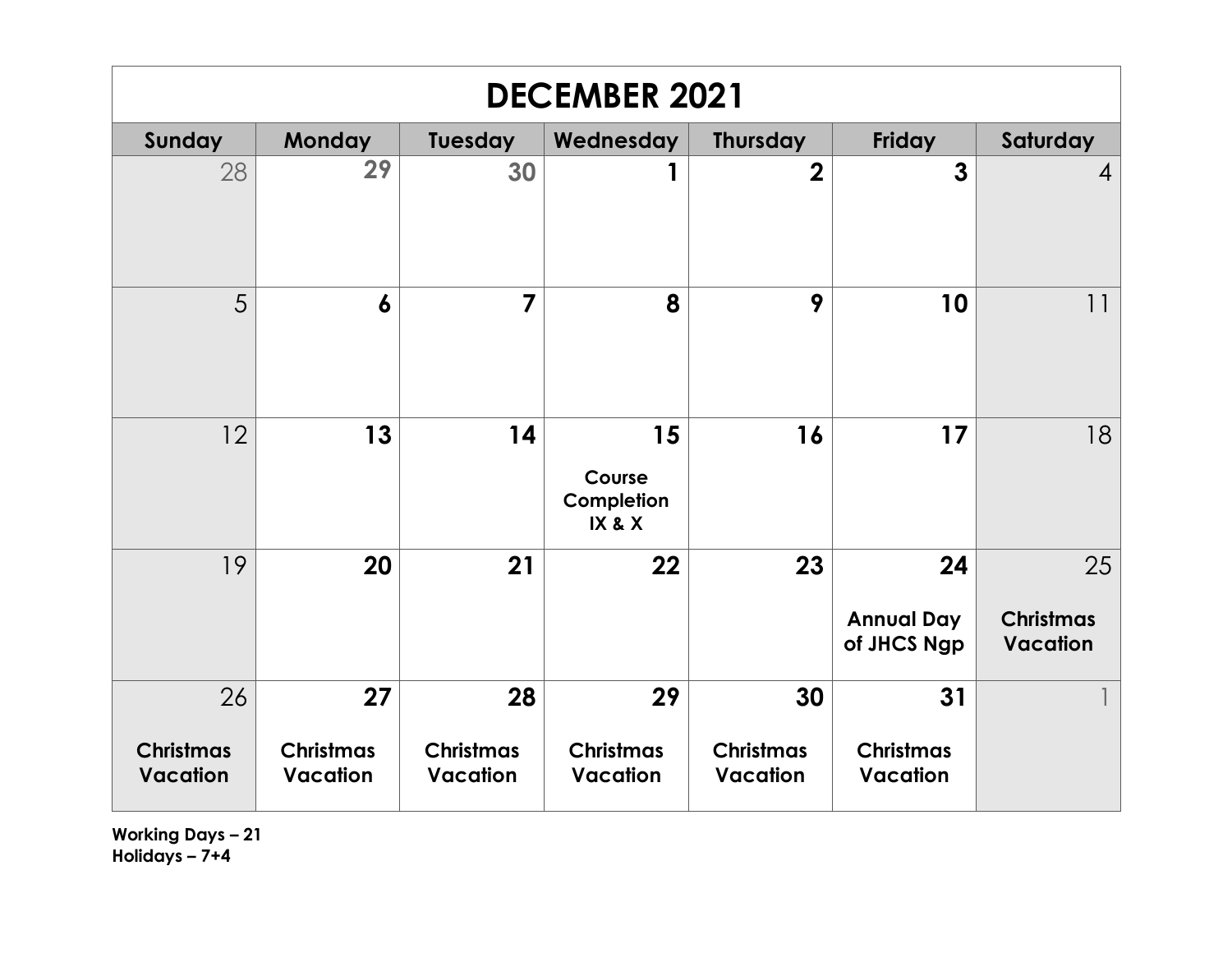| <b>JANUARY 2022</b> |                                 |                |                                       |                  |                         |                                            |  |  |
|---------------------|---------------------------------|----------------|---------------------------------------|------------------|-------------------------|--------------------------------------------|--|--|
| Sunday              | <b>Monday</b>                   | <b>Tuesday</b> | Wednesday                             | <b>Thursday</b>  | Friday                  | Saturday                                   |  |  |
| 26                  | 27                              | 28             | 29                                    | 30               | 31                      | <b>New Year</b>                            |  |  |
|                     |                                 |                |                                       |                  |                         | Holiday                                    |  |  |
| $\overline{2}$      | $\overline{3}$<br><b>School</b> | 4              | 5                                     | $\boldsymbol{6}$ | 7                       | 8                                          |  |  |
|                     | Reopens/<br><b>PA4/PB1</b>      | PA4            | <b>PA4 / PB1</b>                      | PA4              | <b>PA4 / PB1</b>        | PA4                                        |  |  |
| 9                   | 10                              | 11             | 12                                    | 13               | 14<br><b>Makar</b>      | 15                                         |  |  |
|                     | PB1                             |                | PB1                                   |                  | Sankranti<br>Holiday    |                                            |  |  |
| 16                  | 17                              | 18             | 19                                    | 20               | 21                      | 22                                         |  |  |
|                     |                                 |                | PB <sub>2</sub>                       |                  | PB <sub>2</sub>         | 4 <sup>th</sup> Saturday<br><b>Holiday</b> |  |  |
| 23                  | 24                              | 25             | 26                                    | 27               | 28                      | 29                                         |  |  |
|                     | PB <sub>2</sub>                 |                | Republic<br>Day<br><b>Celebration</b> | PB <sub>2</sub>  |                         | PTM <sub>4</sub>                           |  |  |
| 30                  | 31                              | 1              | $\overline{\mathbf{2}}$               | 3                | $\overline{\mathbf{4}}$ | 5                                          |  |  |
|                     | PB <sub>2</sub>                 |                |                                       |                  |                         |                                            |  |  |

**Working Days – 21+2 Holidays – 3+5**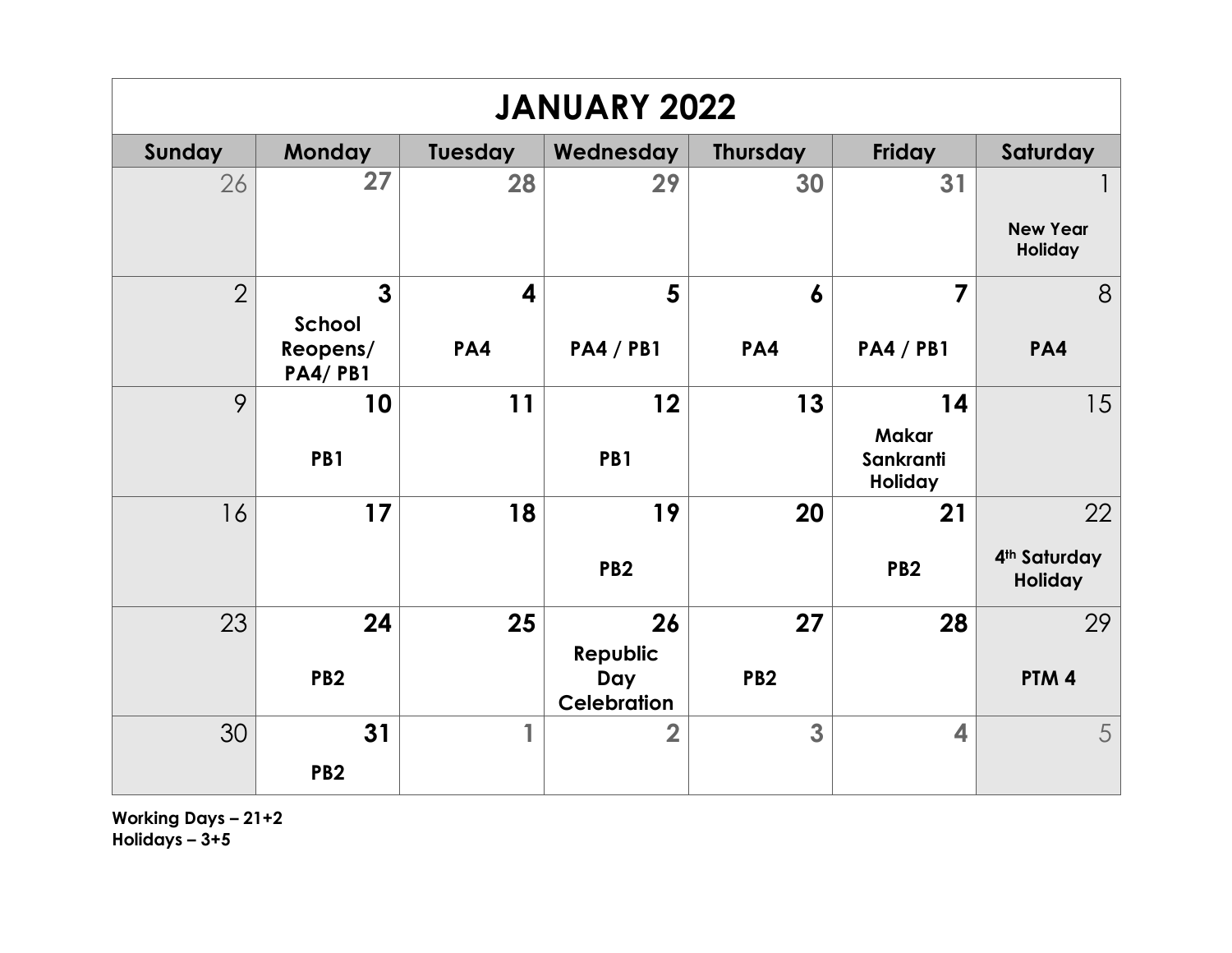| <b>FEBRUARY 2022</b> |                                              |              |                                  |                |                                  |                                           |  |  |
|----------------------|----------------------------------------------|--------------|----------------------------------|----------------|----------------------------------|-------------------------------------------|--|--|
| Sunday               | <b>Monday</b>                                | Tuesday      | Wednesday                        | Thursday       | Friday                           | Saturday                                  |  |  |
| 30                   | 31                                           | $\mathbf{1}$ | $\overline{2}$                   | $\overline{3}$ | $\boldsymbol{4}$                 | 5                                         |  |  |
| $\delta$             | $\overline{7}$<br><b>PB 3/ TA2</b><br>(VIII) | 8            | 9<br><b>PB 3/ TA2</b><br>(VIII)  | 10             | 11<br><b>PB 3/ TA2</b><br>(VIII) | 12                                        |  |  |
| 13                   | 14<br><b>PB 3/ TA2</b><br>(VIII)             | 15           | 16<br><b>PB 3/ TA2</b><br>(VIII) | 17             | 18                               | 19<br>Shivaji<br>Jayanti                  |  |  |
| 20                   | 21                                           | 22           | 23                               | 24             | 25                               | 26<br>4 <sup>th</sup> Saturday<br>Holiday |  |  |
| 27                   | 28                                           | $\mathbf{1}$ | $\overline{2}$                   | 3              | $\overline{\mathbf{4}}$          | 5                                         |  |  |

**Working Days – 22 Holidays – 3+4**